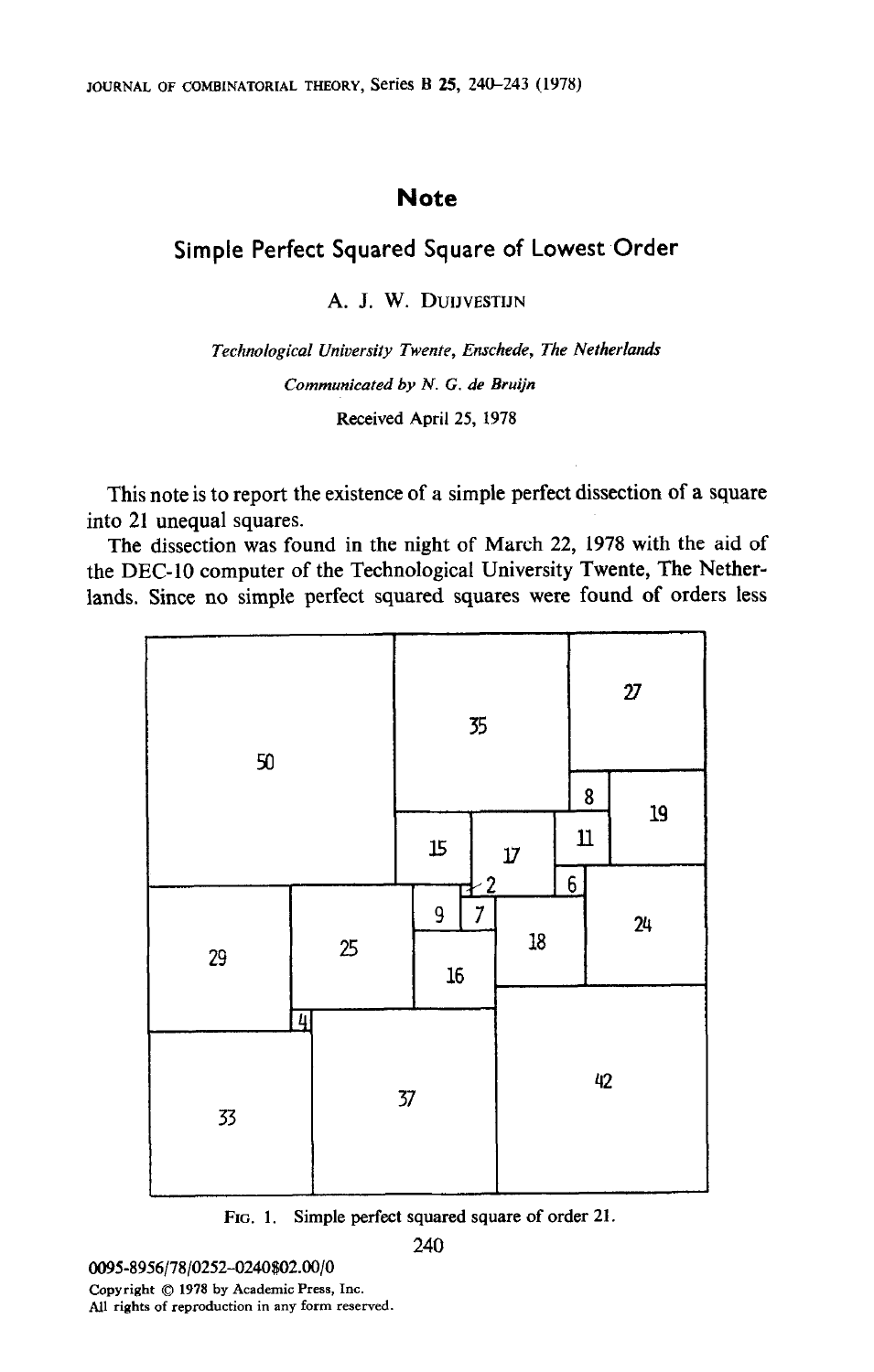than 21, it is a simple perfect squared square of lowest order. Also, it is the only simple perfect squared square of order 21.

So far, the lowest order simple perfect squares known, are of order 25, the first one of which, due to Wilson, was published in [l].

In total 5 simple perfect squarings of order 25 were published in Wilson's thesis [2]. Later another 3 simple perfect squarings of order 25 were obtained by Federico [3].



 $\frac{1}{2}$  flow;  $\frac{2}{3}$  following net from

 $\mathbf{L}_\mathbf{z}$  order compound perfect square is still the single 24 order is still the single 24 order is still the single 24 order compound by perfect square found by Williams and 1948.  $\frac{1}{2}$  first square found by which is  $\frac{1}{2}$  in  $\frac{1}{2}$  and  $\frac{1}{2}$ 

and in perfect the investigation of all 3-connected graphs of orders up to and including 20 was reported. No perfect squarings were found at that time.<br>The Bouwkampcode [6] of the present squaring reads as follows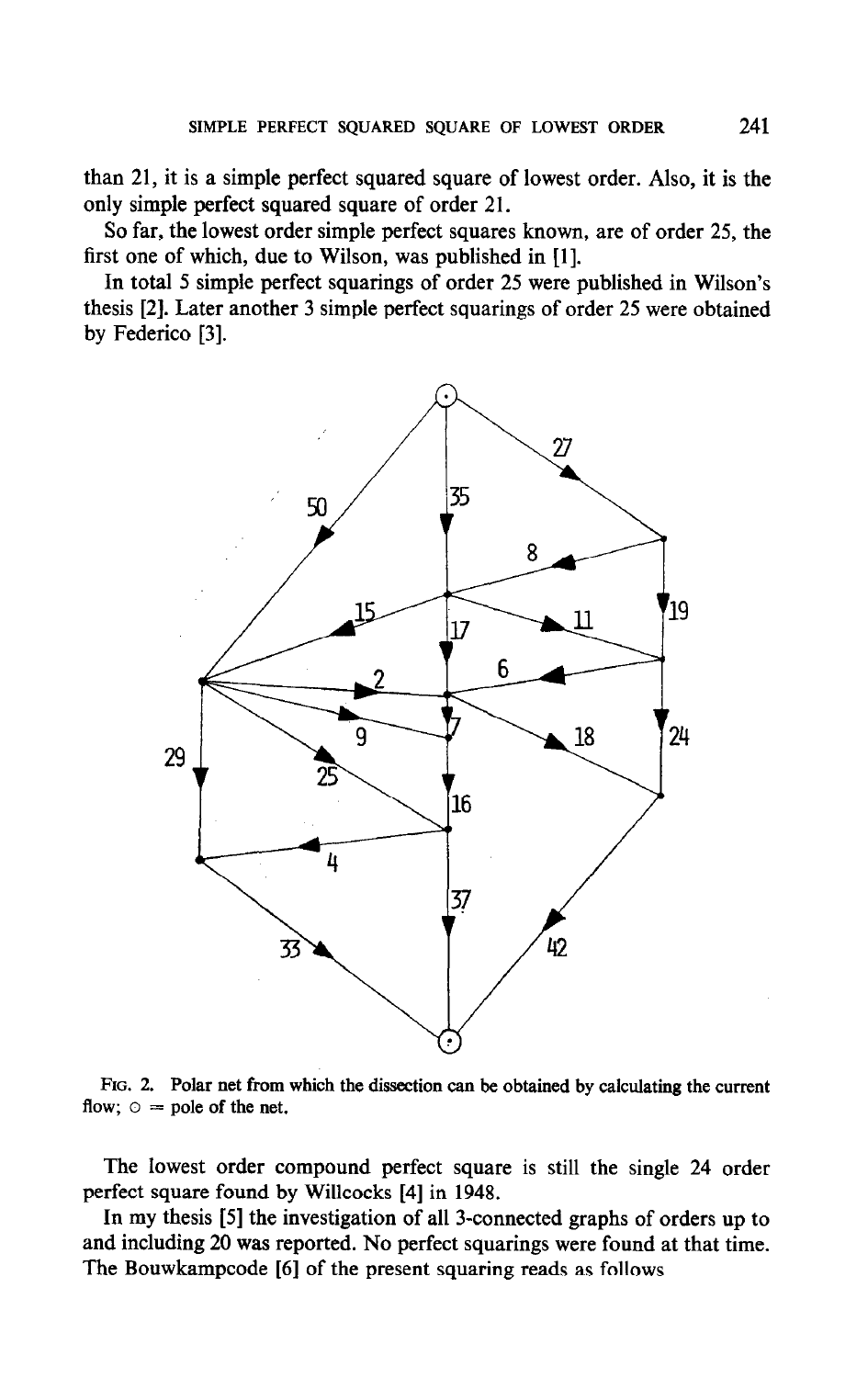(50, 35, 27) (8, 19) (15, 17, 11) (6, 24) (29, 25, 9,2) (7, 18) (16) (42) (4, 37) (33) The dissection was obtained from a 3-connected planar graph of order 22 with complexity 75264. The reduction factor is 336. The reduced side of the square is 112.

Figure 1 shows the simple perfect dissection of order 21. The figures 2 and 3



FIG. 3. Polar net from which the dissection can be obtained by calculating the current flow;  $\circ$  = pole of the net.

show the polar nets (originating from an appropriate 3-connected planar graph or its dual) from which the dissection can be obtained by calculating the current flow in the polar net using Kirchhoff's laws.

## **REFERENCES**

1. W. T. TUTTE, Squared rectangles, pp. 3–9 in "Proceedings of the IBM Scientific Symposium on Combinatorial Problems, held on March 16-18, 1964, at the Thomas J. Watson Research Center, Yorktown Hights, N.Y."